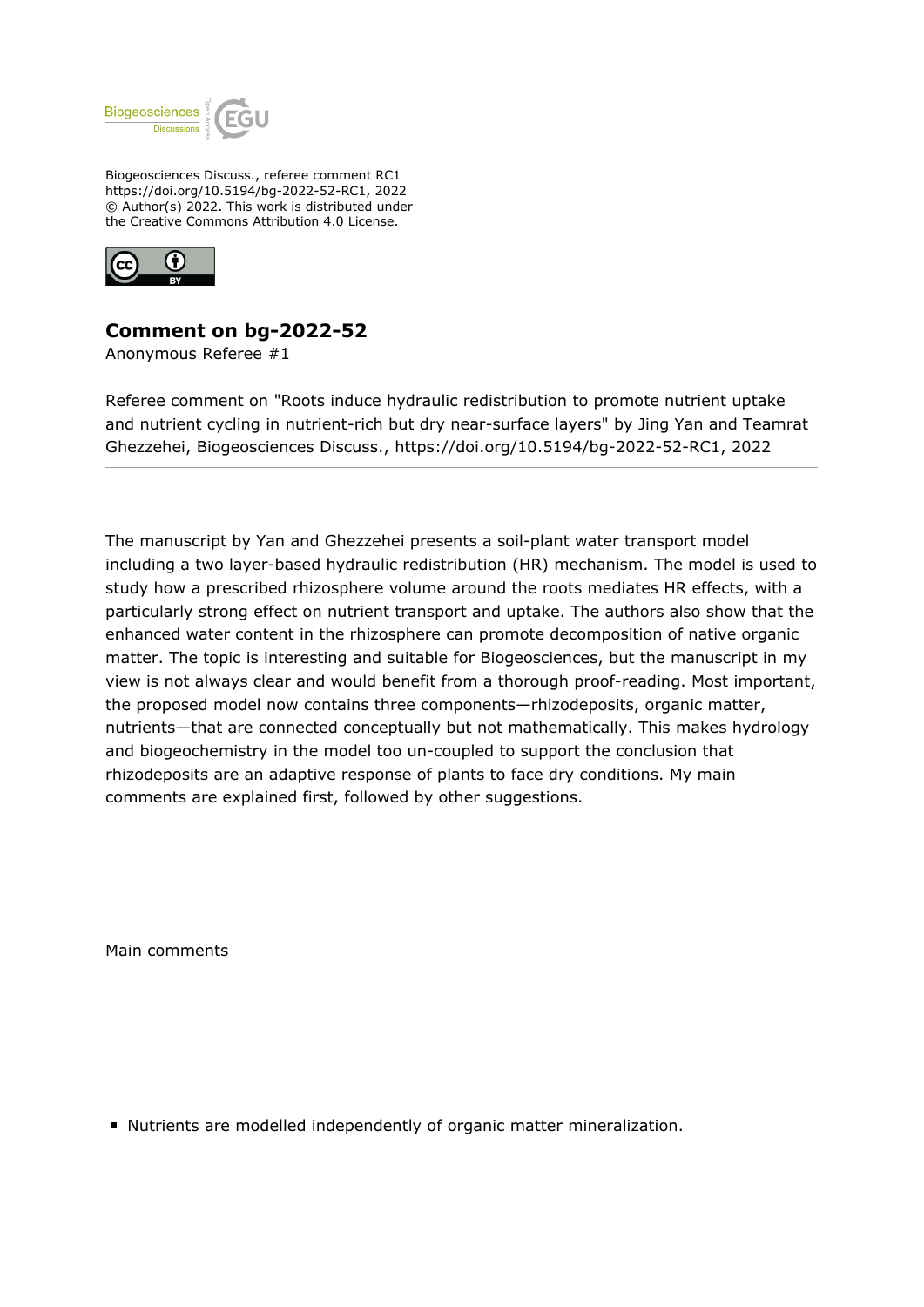Nutrients are essentially regarded as a passive tracer, transported through the domain and taken up by plants. With higher hydraulic conductivity in the rhizosphere, nutrients are transported more rapidly according to the model, so the result that rhizosphere improves nutrient uptake is expected. Organic carbon decomposition rate is also enhanced thanks to the higher water content in the rhizosphere, which is also an expected result. In other words, both enhanced nutrient uptake and decomposition rates are a direct consequence of the model construction. This approach is simple and easy to understand, but has two drawbacks: i) nutrients are produced by decomposition of organic matter (now the two processes are independent) and ii) nutrients can be immobilized and remineralized by microbes in the rhizosphere (now only passively transported). Without this dynamic links between nutrient availability, organic matter and rhizosphere environmental conditions, it is difficult to say if nutrient availability actually improves thanks to the rhizosphere environment and HR.

Rhizodeposits are not static and are costly for the plant.

One component of the model deals with organic matter decomposition, referring to "rhizospheric C mineralization" (L171)—yet, the rhizosphere is regarded as fixed in terms of both extent and hydraulic properties (driven by rhizodeposit mass of C content). However, one could argue that the rhizosphere function needs to be 'maintained' by secreting C as the rhizosphere compounds are mineralized. In the current model there is no connection between rhizosphere and organic matter decomposition, which might be a reasonable approximation given the short time scales of the investigation (individual drydown period). However, by neglecting the dynamics of rhizosphere properties, it is not possible to estimate the costs for the plant, and thus it is difficult to conclude that rhizodeposits are adaptive and promote plant survival or growth. Is the extra nutrient uptake worth the cost of the rhizodeposits and their maintenance in the long term? Extending the model to study these long-term effects (even in a highly idealized way) is in my view necessary to "shed light on how plants can adapt to non-ideal resource distribution" (L50) and to support the conclusion that "the investment in rhizodeposits thus seems critical…" (L379). If these extensions are not feasible, the scope of the work should be adapted to avoid speculation on long-term adaptations.

**Short time frame.** 

Linked to the point above, the model is used to simulate a few days during a dry period, which is not enough to balance gains and costs of rhizodeposits. I wonder if at least longer simulations could be attempted to assess the behavior of the model when the soil nears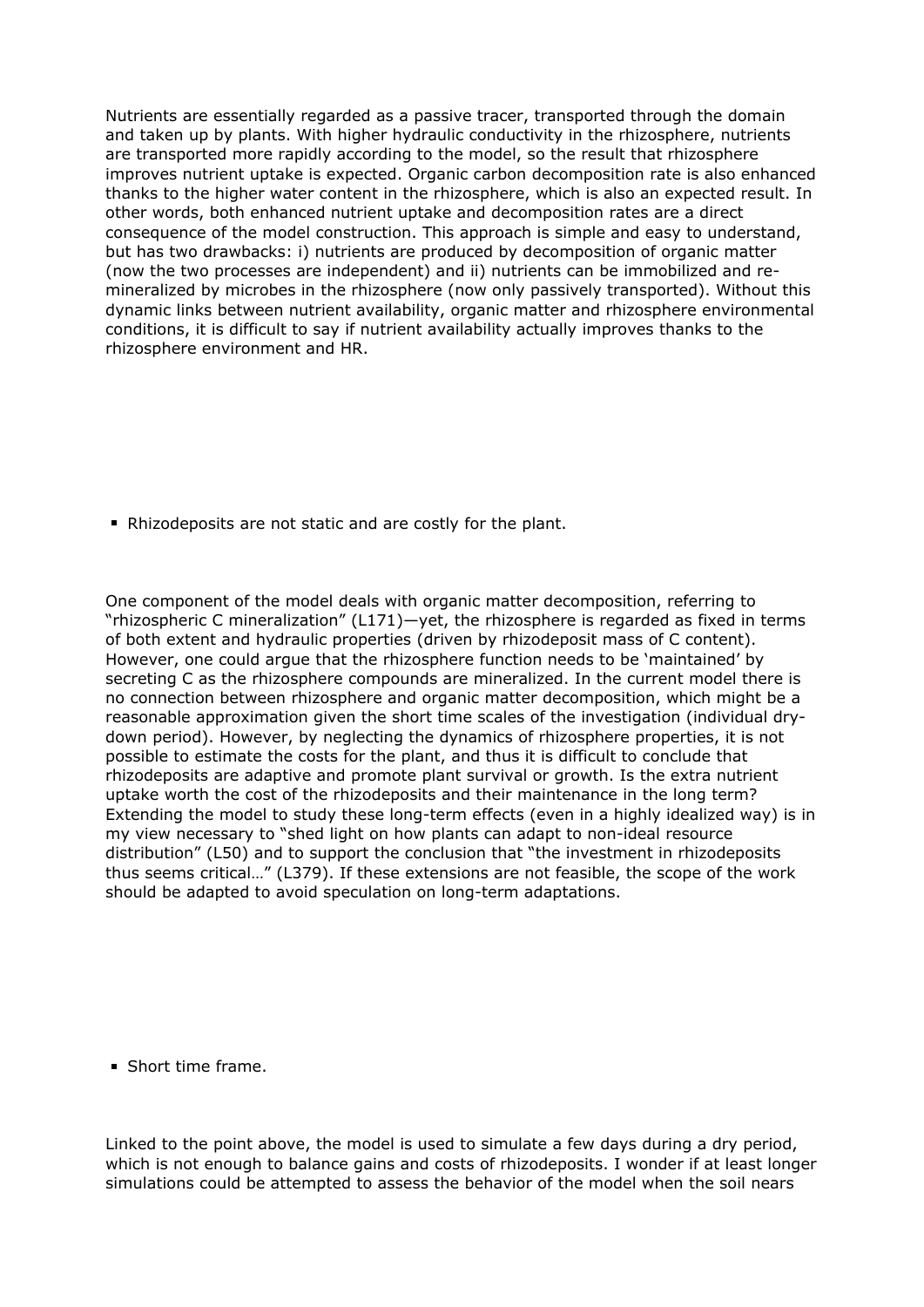the wilting point. At that point cavitation in the xylem might affect the results (see comment below). Also, longer simulations would allow studying how the deep soil water depletion affects HR occurrence.

Other comments

General: the manuscript needs proof-reading and a thorough check of sentence structure (see some examples below)

Notation: I find the notation for the soil layers and leaves counterintuitive—the deeper layer is numbered 1, then moving up we find layer 2, and finally the leaves identified by subscript 0. This numbering makes it hard to follow the text and understand the figures

L7: "happy accident" could be re-phrased in more scientific terms

L17: not clear what "roots faced with nutrient and organic matter accumulation" means

L19: missing word "could play"

L87: typo "Therefore"

L46: nitrogen is to some degree always present—do you mean that HR increased in nutrient amended plots?

L50: explain/change term "variable resourced"

Model concept: the model separates roots in two soil layers, defining them in terms of length or area per unit soil volume, but this does not imply that the model describes two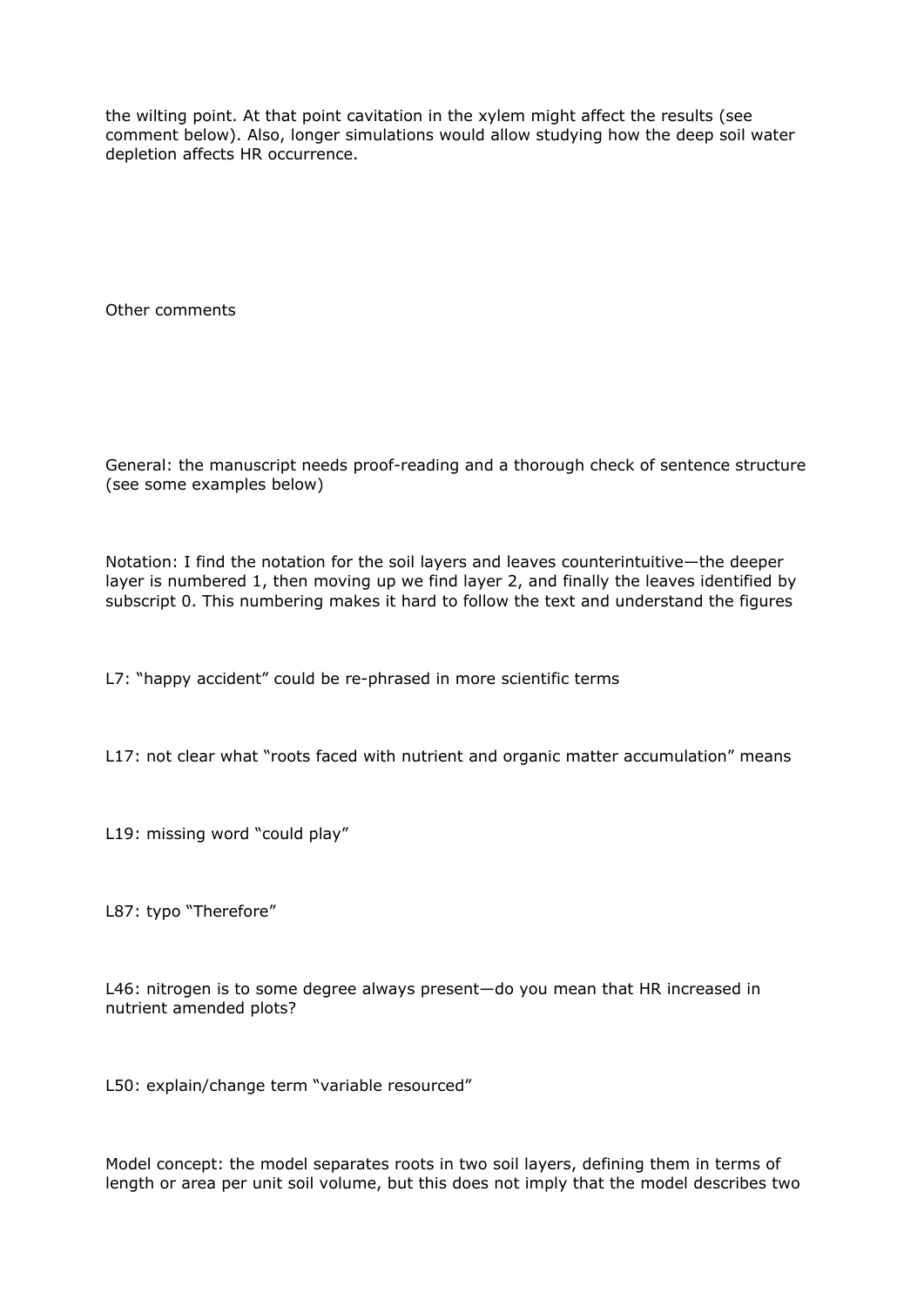long roots (Fig. 1 caption, and in L63); in fact, long roots would imply high hydraulic conductance, which has a series of consequences. I would reformulate in the caption and redraw the figure to avoid mis-interpretation; the model deals with many roots of different lengths, whose properties are defined on a per unit soil volume

L110: what are the rhizodeposits made of? Units indicate mass, but in terms of dry/wet weight, mass of C?

L118: not clear what "excluding a rhizodeposit free control" means; no rhizodeposit could mean  $X$   $0=0$ 

L140: symbol R\_b is not defined and not listed in Table A1

Eq. 15: the soil-to-leaf conductance depends on xylem water potential (cavitation curve); that is the essence of the model by Sperry et al. (1998) cited here, but this feature is not included. Given the short duration of the simulations it should not affect the results, but with longer dry-downs it could change the speed of water depletion. Small detail: I would use brackets in the order  $\{[(...]]\}$ 

L150: why only active uptake? Passive uptake should be relatively easy to include in this framework

L151: citation should be formatted as Author (year)

L170: this section is on nutrient mineralization potential according to the title, but describes organic matter decomposition. Nutrient mineralization is related but not quite the same thing

L181: how can this model be deemed "effective in describing the role of rhizodeposition in increasing nutrient availability" since it does not describe nutrient mineralization, nor any reaction the nutrient might undergo?

L188: extra "s"?

L191: why faster water flow? If I understand correctly, water flow is driven by a water potential difference, not water content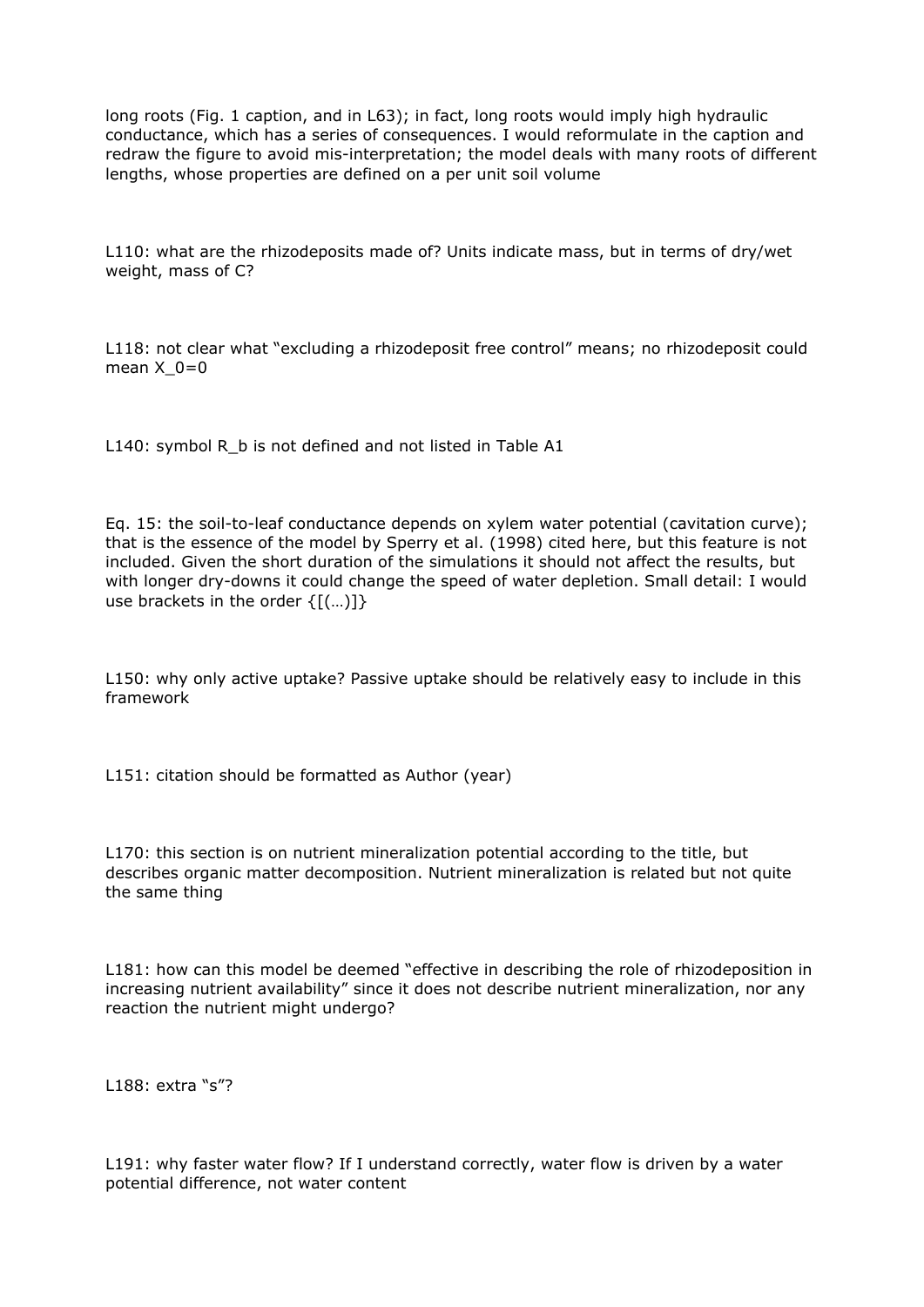L201: the label in Fig. 5 indicates average water potential, not water potential in zone 2

L216: is the nutrient uptake effect noticeable because of no-flow boundary conditions? Nutrients are not produced in this model, just transported and taken up by the plants

L245-246: multiple typos: space missing, "promotes", "pronounced"

Fig. 9 caption: the model describes only active nutrient uptake, but the caption mentions passive uptake

L284: missing verb

L285: not clear link to previous sentence despite "Therefore"

L287: higher variability compared to what?

L292: longer simulations needed (see comment above)

L297: explain/change term "initialize"

L298: but if plants are so effective at promoting mineralization of native organic matter, its content will decrease through time, until it will not be able to provide nutrients; an equilibrium will be attained so the relative advantage might be temporary

L312: enhanced mineralization with respect to what control/reference state?

L326: define "good"

L332: previously it was argued that microbial activity was stimulated, not slowed down